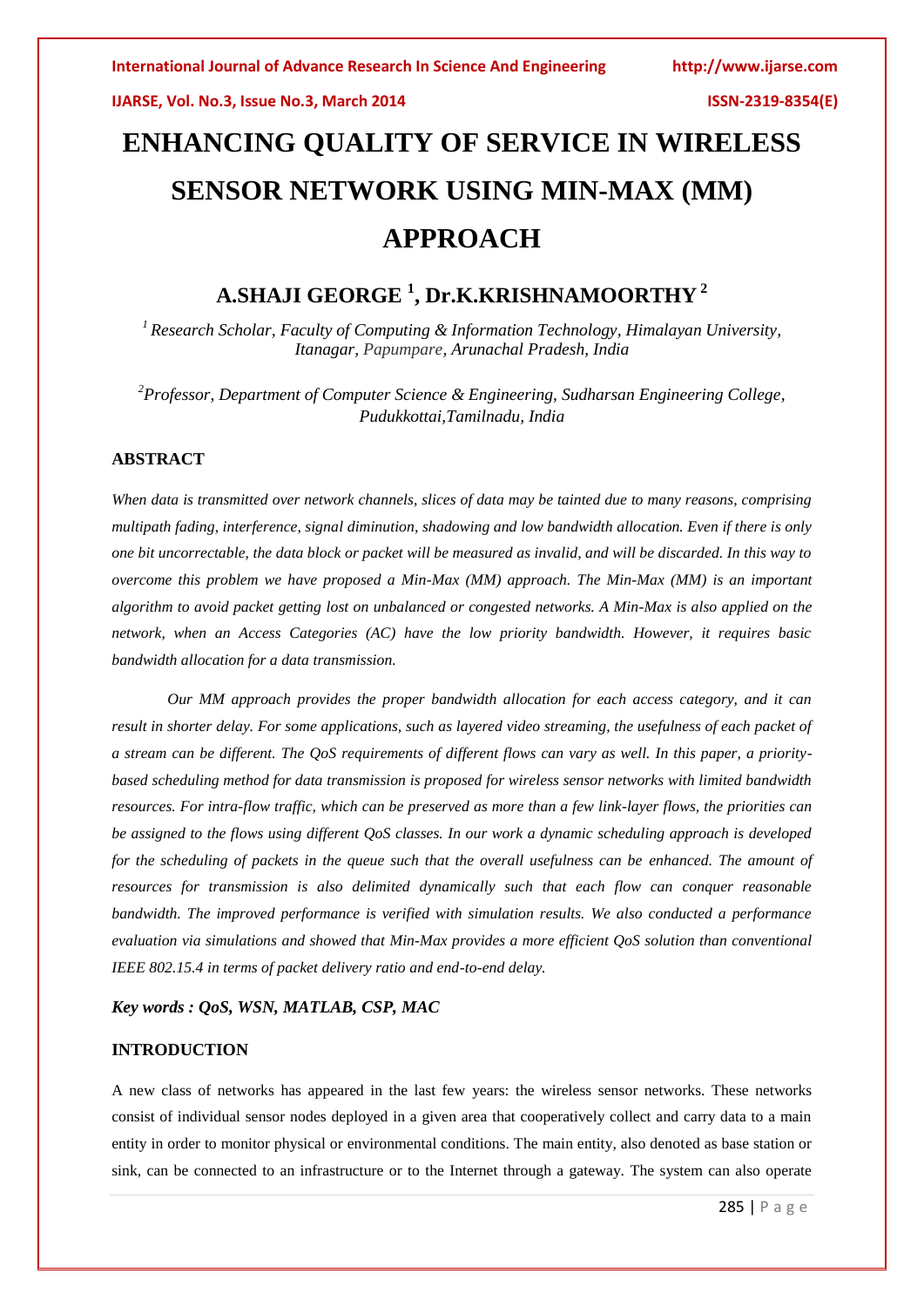# **IJARSE, Vol. No.3, Issue No.3, March 2014 ISSN-2319-8354(E)**

without the need for an existing infrastructure, thus the network operates autonomously. The user can periodically collect the gathered data through a direct connection to the sink using a mobile device, such as a laptop or a smart phone.

# **Quality of service**

This chapter describes problems and existing solutions of quality of service provisioning in wireless sensor networks. First, we introduce our definition of Quality of Service (QoS), then we discuss QoS provisioning approaches in traditional data networks and QoS support in wireless sensor networks. . Finally, we assess the state of the art on QoS support in WSN at each layer of the protocol stack and we highlight the remaining research challenges open issues.

# **Factors affecting the quality of service**

Some applications like multimedia and critical applications have high requirements such as high availability of service, stability of service, and low delays. Basically, these user-oriented requirements translates into packet latency, throughput, and reliability concerns. If the network is not able to provide an appropriate support to these demanding applications (adequate latency, sufficient throughput and high reliability), the user experience can be degraded, or the application can even become ineffective. Data networks carry data packets from a sender to the intended receiver. As packets travel from source to destination, several problems may happen affecting packet delivery and decreasing the level of QoS.

# **LITERATURE SURVEY**

RASHA SAMIR et al presented the different Cognitive Radio Wireless Sensor Networks (CRWSNs) cluster structures; modified single-hop structure, multi-hop cluster structure and hybrid cluster structure. The effect of the three structures in several setups in regards to varying the particular area. The results conceded out using MATLAB package revealed that the end-to-end delay is minimum for the hybrid algorithm on the expense of a slight increase in energy consumption compared to the single-hop and the multi-hop cluster structures.

Shin Horie et al proposed a novel ad-hoc routing protocol based on IRDT-GEDIR associate intermittent wireless multi hop networks with location based hop-by-hop routing. Here, end to-end transmission delay becomes smaller due to decrease of waiting time for wake-up switching in the candidate next hop neighbor wireless sensor node by dynamic alteration of wake-up schedule with help of eavesdropping of control messages. This work not handles the relation between end-to-end transmission delay and battery power consumption.

Mary Nsabagwa et al narrated a minimal idle-listen centralized 6TiSCH scheduling algorithm (MILS) with the aim of reducing idle listening between sender nodes. They frame a Constraint Satisfaction Problem (CSP) problem which plans relay links in parallel with the leaf links to reduce waiting at bottleneck regions. Reducing the number of packets sent to nodes nearby the sink, at a given time reduces delays and packet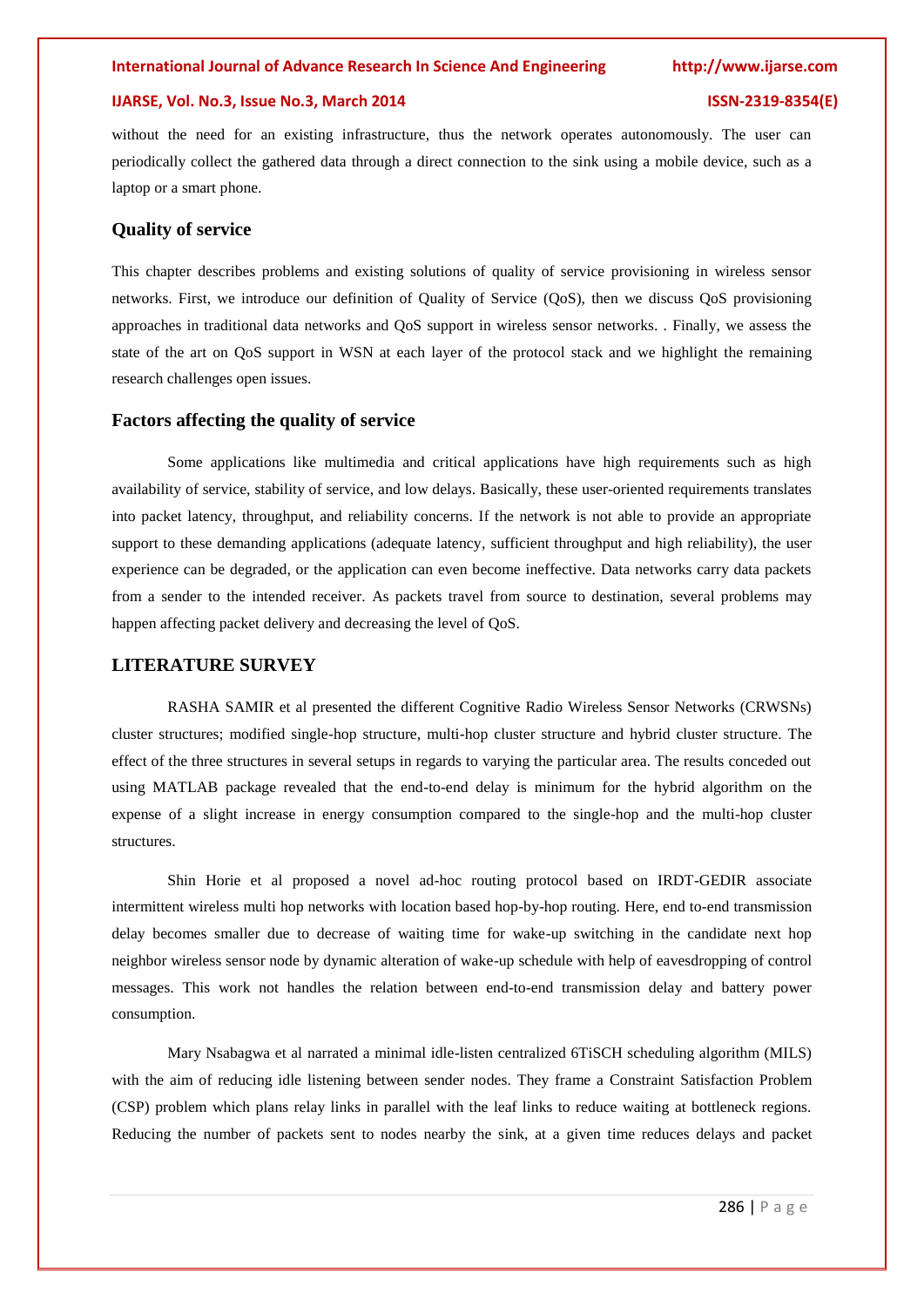# **IJARSE, Vol. No.3, Issue No.3, March 2014 ISSN-2319-8354(E)**

dropping, which would be brought about as a result of buffer overflows. This work reducing the number of packets in nodes close to the sink node only.

Alper Sinan Akyurek et al presented an optimal packet aggregation algorithm that permits individual modification on an application stream level, packet level and network-wide level using a concept of gain functions. Gain functions describe a positive metric that the designer wants to maximize. It is a mathematical function and as long as it is dished and positive, in this work solution is definite to converge to the optimal aggregation time without knowing the details of the function formulations.

Laith Farhan et al presented algorithm makes an effective decision for categorizing packets in the queue based on number of hops and distances. The long hop (LH) first pattern is created to allot high priority for packets come from long distances and access higher number of devices to schedule first at CH nodes. During queuing time, some packets remove due to time beat message Also, other packets reached the RF antenna at the same time. In that case, LH policy takes the packet that used higher energy and drops other. Then Low energy packet is rejected during the packet transmission.

Amit Samanta et al proposed a cost-effective heuristic scheduling and admission control for WBSNs in the presence of mobility and postural dynamics. Firstly, proposed an optimal admission control to provide a reasonable amount of resources to WBSNs for efficient packet transmission. They also propose a cost-effective experiential packet scheduling scheme to minimize the packet delivery delay and cost for WBSNs.

Jipeng Zhou et al proposed a transmission priorities of the flows are determined by the length of queues and the size of the transmitting packets to assurance the throughput of the networks, the retransmission priorities of flows are determined by their potential reliability during transmitting process. The proposed scheme MWPS-R with the dynamic priority view can reduce packet drop ratio caused by immediate retransmission and to protect the expected service resource, which is with fairness.

Dr.P.N.Chatur et al proposed a congestion moderation technique in congestion avoidance system. As all the nodes need not to be active at all time, only some region is active depend upon the distance from source node, the energy prerequisite is reduced. This system uses the shortest path method to find out the least distance to the destination, so the time for transmission will be reduced and transmission delay decreases automatically. The unwanted data packets will be removed before transmission, so the power for handling unwanted and redundant data is saved. Also the reliability is achieved as if the intermediate node fails then the source node send the data through another sensor node.

Bizender Kumar et al discussed a routing technique in clustered wireless sensor networks. In order to reduce communication overhead and to growth the total network lifetime, proposed a threefold QoS-aware and energy efficient heuristic. They update batteries of those sensors which are taking part in this process.

C. Ramakristanaiah et al discussed the analysis of the starvation of lower priority queues in the QoS policies especially 802.11e. IEEE 802.11e is aimed to provide the QoS for time sensitive applications but doesn't consider the starvation of BE and BK. IEEE 802.11aa is aimed to provide better QoS for video conferencing and VOIP but ignored the importance of BE and BK. This work uses four queues for differentiated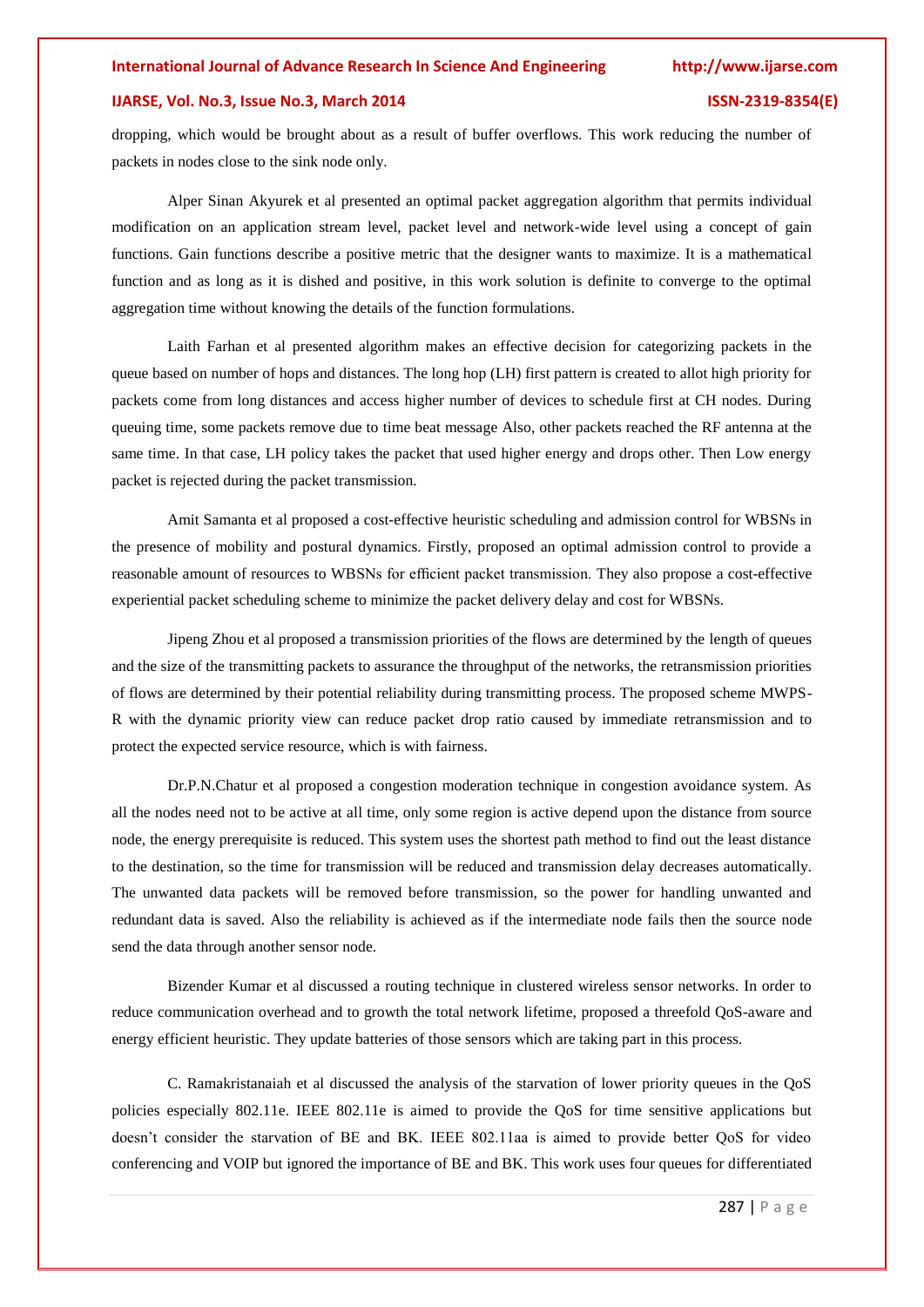# **IJARSE, Vol. No.3, Issue No.3, March 2014 ISSN-2319-8354(E)**

traffics namely Voice, Video, Best effort (BE) and Background (BK). IEEE 802.11e gives highest priority to voice and video queues this causes the starvation for BE and BK traffic. This work concentrated to ensure best QoS for voice and video but not for BE and BK traffics. In this paper the author investigated the reasons for starvation and analyzed some solutions that had been proposed to solve the starvation.

Ajit et al studied how the use of B-MAC, the default CSMA based MAC protocol can be the cause of starvation in a 35 node multi-hop wireless sensor testbed. This work then shows that the use of Z-MAC, a hybrid MAC, can alleviate such starvation, while at the same time giving high channel utilization. We show specific cases of starvation that occurs when using B-MAC. Z-MAC is able to achieve the goal of high channel utilization without sacrificing fairness. Wireless sensor networks using CSMA-based channel access are subject to unfairness, and to some degree starvation of some nodes. The use of slotted TDMA-based channel access would mitigate the effect of unfairness, while still maintaining high channel utilization.

Yu-Shiang et al introduced a simple but yet well performing backoff algorithm with the view of alleviating starvation problem for sensor nodes in high density WSNs. Besides, it can eliminate fairness problem in a partially connected network topology. An analytical analysis is carried out to study the system saturation throughput of the proposed scheme. In addition, this work also carried out comprehensive simulations to evaluate its performance. Compared with the SMAC, the simulation results show that this approach can effectively reduce the fairness problem and achieve higher system throughput and lower blocking rate in high density WSNs

Alexandru et al proposed an extension to the well-known Fair Scheduler algorithm from Hadoop which takes into consideration soft deadlines for jobs in homogeneous clusters, aiming to improve productivity by better satisfying the user time needs. This model contains when a job is launched, a deadline is provided. When the job starts running, it has a default priority assigned by which Fair Scheduler splits resources. The job gets allocated resources and at a certain moment in time it has a current execution speed. Based on speed, it is computed how many more resources the job needs to finish in time. Given this, the job priority is dynamically adjusted so the Fair Scheduler's resource division policy can meet the deadlines.

Chi-Kin et al mitigate the interference among simultaneous transmitting wireless devices (e.g., for Internet-of things), more effective CSMA protocols are proposed in this paper. The interactions between links in realistic CSMA networks are affected by the special properties attributed to SINR, effects of arbitrary ordering of local measurements, and ACK frames. This paper presented a viable standard-compatible solution to ensure interference-safe transmissions by determining a robust interference-safe carrier sensing threshold in Cumulative-interference-Power Carrier Sensing (CPCS). Moreover, this work presented a adaptive approaches that adjusts the carrier sensing thresholds dynamically based on the feedback of nearby transmissions.

# **METHODOLOGY**

In this paper, we focus on the bandwidth allocation issue in wireless sensor networks. The bandwidth allocation scheme largely determines the performance of the entire wireless access network, in the past decades, researchers have dedicated much effort to design bandwidth allocation algorithms based on different criteria in order to satisfy various performance requirements. Various types of bandwidth allocation scheme based on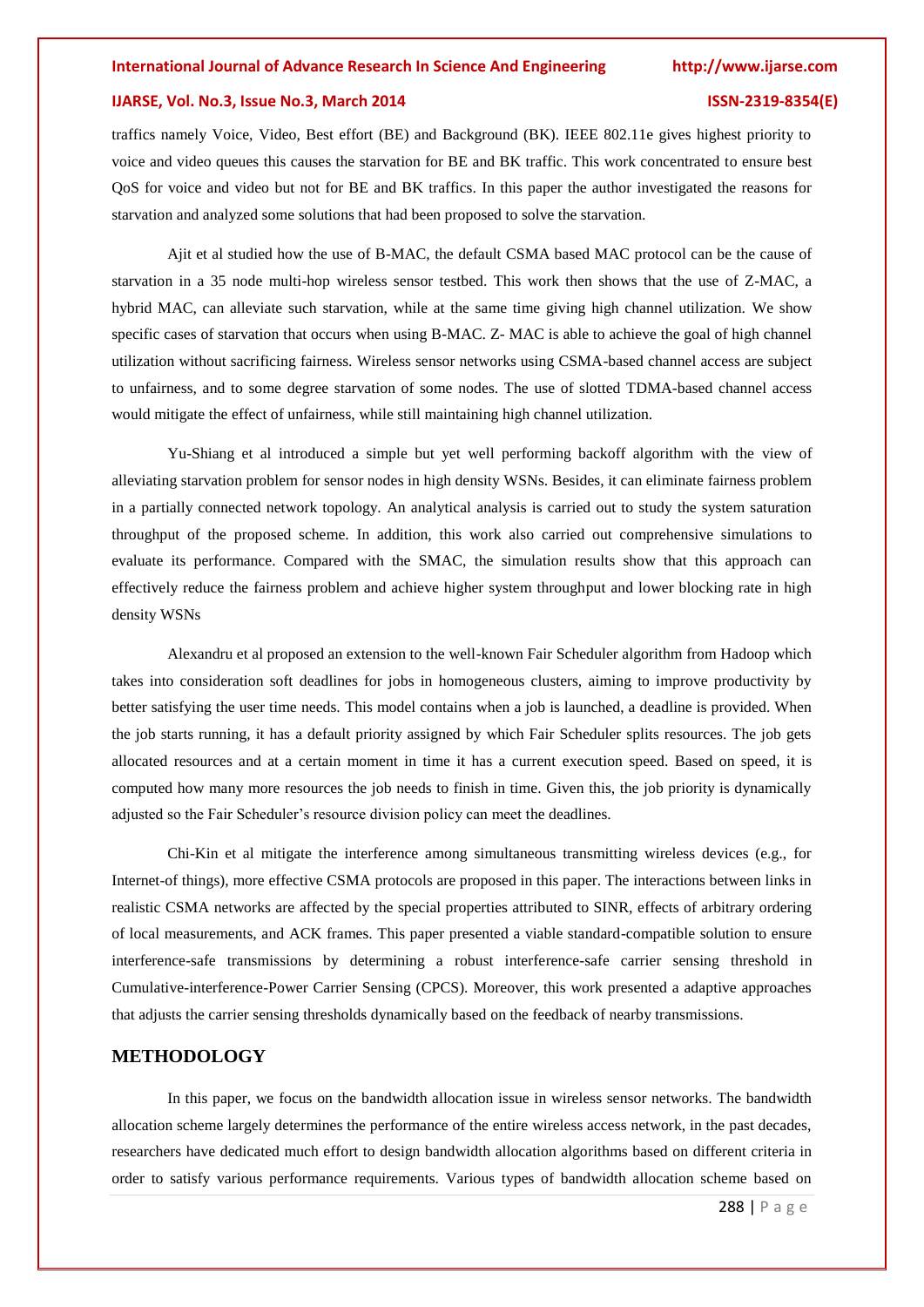# **IJARSE, Vol. No.3, Issue No.3, March 2014 ISSN-2319-8354(E)**

Proportional Fairness (PF) criteria have been developed to increase not only system throughput but also user fairness. However, in general, there is a tradeoff relationship between maximizing system throughput and increasing the fairness among users in delivery ratio, and the user satisfaction in their Quality of Service (QoS) cannot always be maximized by adopting fair bandwidth allocation methods.

Due to the scarce energy supplies of devices, it is essential to design the architecture and operation of the network to optimize the power usage. Scheduling algorithm is a vital part of WSNs. Such algorithms lets us to classify the queues and select which process to run. GWPS-RD algorithm is new unified scheduling technique that schedules high priority for data comes from faraway and to consider the packets being dropped in the network. All nodes send the composed information to the central application (BS). Therefore, few nodes becomes burdened due to higher number of packets sent from the sensors around it. A sensor device cannot afford to have large memory to avoid delay packets and potential drops and misses. A buffer must be assigned and free at the time a data arrives. Otherwise, the data will be lost and the number of misses is incremented. Some packets could be cast-off due to memory size is full. Packets loss arise when the data reach at the same time or time exceeded messages at CHs queue.

In this paper, a modified proportional fair scheduling approach is proposed, where the utility of data can vary. Packet retransmission and drop is performed according to the priority assignment, such that a participant with higher priority can have better chance to retransmit the corrupted packets or participant have a lower weight then it will be discarded. Traffic classes will be assigned to data with different priorities, and the goal of the proposed method is to perform retransmission and packet drop for better overall utility without suffocating the flows without priority.

We deployed a skip octree in this paper based on the multidimensional and multi-resolution storage approach for data discovery, by balancing the traffic load equally as possible the energy consumption also balanced here. Thus consuming a maximum lifetime of a network. In wireless sensor networks (WSN), the query and storage of data are the very important things. It is importantly used to answer how to efficiently manage the distributed data in the watching area with highly limited resources. The recent advantage in technology is create the count of the sensing modules from single to multiple in one sensor develop.

For one-dimensional data, the existing storage scheme is does not helpful for the multidimensional data or costing too much of energy. To search and retrieve scheme supporting in multidimensional query, here we developed a data storage. This scheme stores the high-dimensional similar data in the same piece of multidimensional storage area in an efficient manner. By examining the query condition and then fetch back the query result, it rapidly fix the event's storage area. Which means certain degree of robustness are occurred in this scheme due to the node failure and packet loss.

# **CONCLUSION**

In this work, we consider the bandwidth allocation based on priority of the data for the applications where sensor nodes are deployed in the network to detect critical events. The nature of the events generated in the system is stochastic, discrete, and dynamic.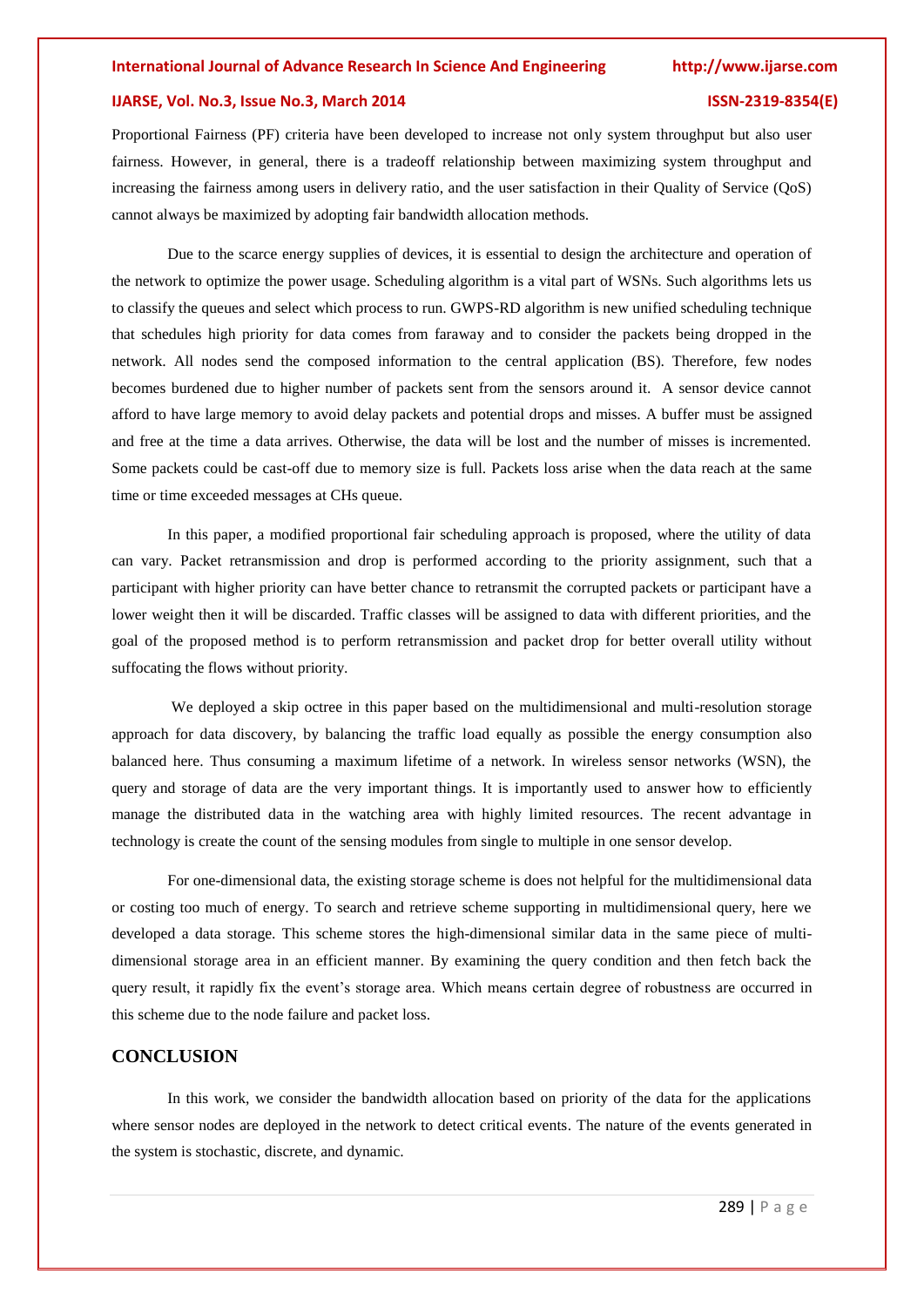# **IJARSE, Vol. No.3, Issue No.3, March 2014 ISSN-2319-8354(E)**

In general terms, throughput is the maximum rate of production or the maximum rate at which something can be processed. When used in the context of communication networks, such as Ethernet or packet radio, throughput or network throughput is the rate of successful message delivery over a communication channel. The data these messages belong to may be delivered over a physical or logical link, or it can pass through a certain network node. Throughput is usually measured in bits per second (bit/s or bps), and sometimes in data packets per second (p/s or pps) or data packets per time slot.

The system throughput or aggregate throughput is the sum of the data rates that are delivered to all terminals in a network. Throughput is essentially synonymous to digital bandwidth consumption; it can be analyzed mathematically by applying the queuing theory, where the load in packets per time unit is denoted as the arrival rate ( $\lambda$ ), and the throughput, where the drop in packets per time unit, is denoted as the departure rate  $(\mu)$ .

 $Throughout = \frac{total\ received}{simulation\ time} \qquad \qquad (7)$ 

We conduct a series of simulation experiment, to calculate the performance of our developed approach. The first main thing of the proposed approach is an improvement of QoS which has studied by focusing the simulation. To measure the improvements in QoS and improvements of the lifetime of the network are done by identifying these three important performance metrics.

Centralized indexing mechanisms is the basic for most of the existing approaches. We also used this in our baseline. A single centralized index of all network resources is implemented where there no identification for the location and/or the region of requested resources given a demanded query in the centralized approach. For giving response to the user queries, all data resources get scanned on the centralized indexing in this technique. The query generation is performed in random manner. The key element for calculating our approach is to identify successfully a list of nearby MBRs that cross with being the query region and that contain a resource that also have the needed attributes. The midpoint based information retrieval decreases the storage space of an index, data and query response time and develops the efficiency in query performance has been shown this result.

In the recent years a dependence on networks get improved, for the purpose of efficiently operating the network in a present state only more various network multi-dimensional query analysis systems have been developed. This paper explained the issues of existing multi-dimensional query analysis methodologies. By using the data cube we developed a multidimensional query retrieval model to extract the comprehensive analysis results that's suitable for different purposes. The data cube can also use in the multidimensional query analysis system to simply extract comprehensive analysis results within the point, trend viewpoints and layer analyses for longterm dimensional data, in an existing limited area, the system has used for event monitoring.

### **REFERENCES**

[1] C. Ramakristanaiah P. Chenna Reddy, R. Praveen Sam, "Analysis of Starvation Problem in Wireless LANs ", International Science Press, I J C T A, 8(5), 2015, pp. 1783-1792.